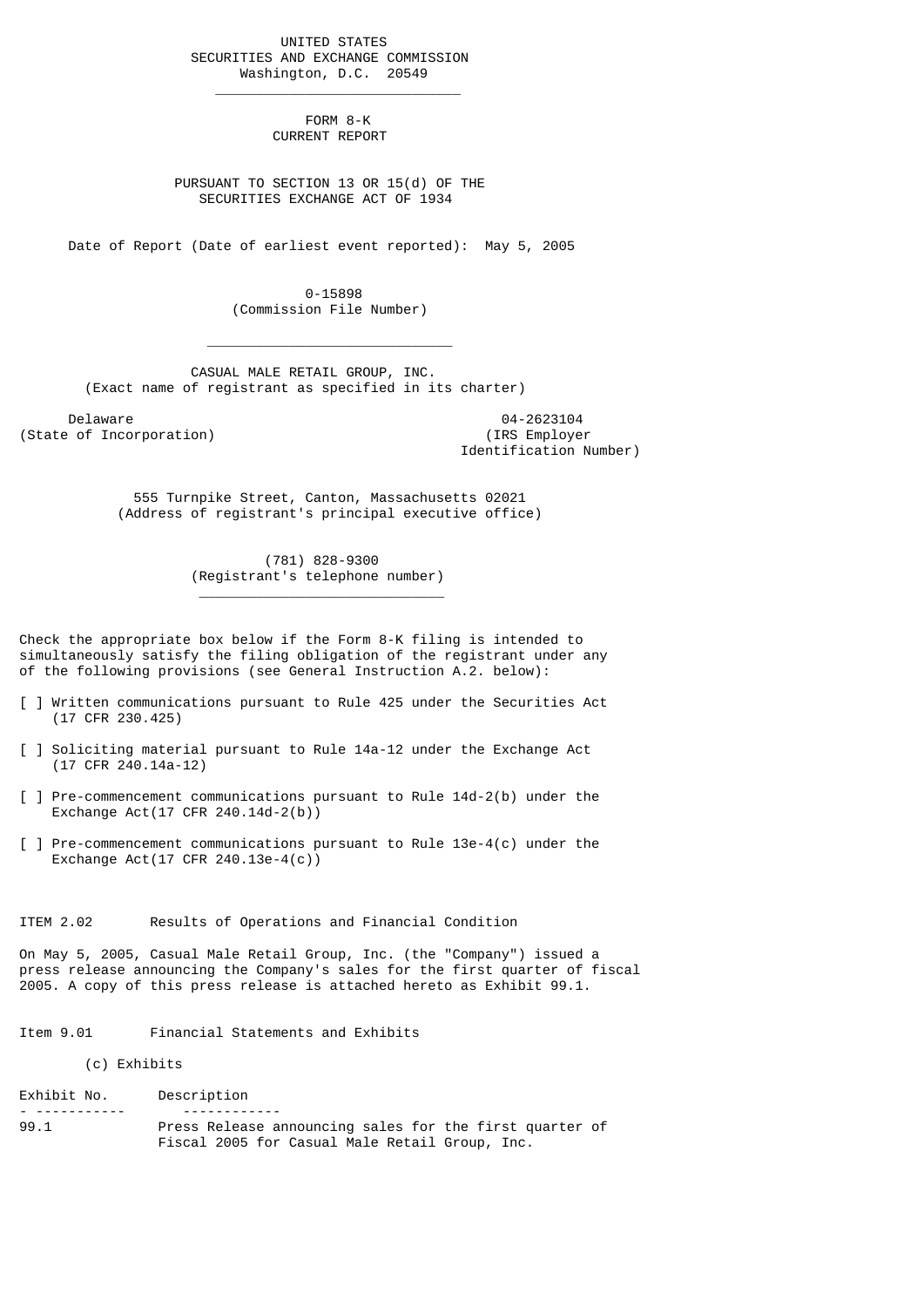## SIGNATURES

Pursuant to the requirements of the Securities Exchange Act of 1934, the registrant has duly caused this report to be signed on its behalf by the undersigned, thereunto duly authorized.

CASUAL MALE RETAIL GROUP, INC.

 By: /s/ Dennis R. Hernreich --------------------------- Name: Dennis R. Hernreich

 Title: Executive Vice President and Chief Financial Officer

Date: May 5, 2005